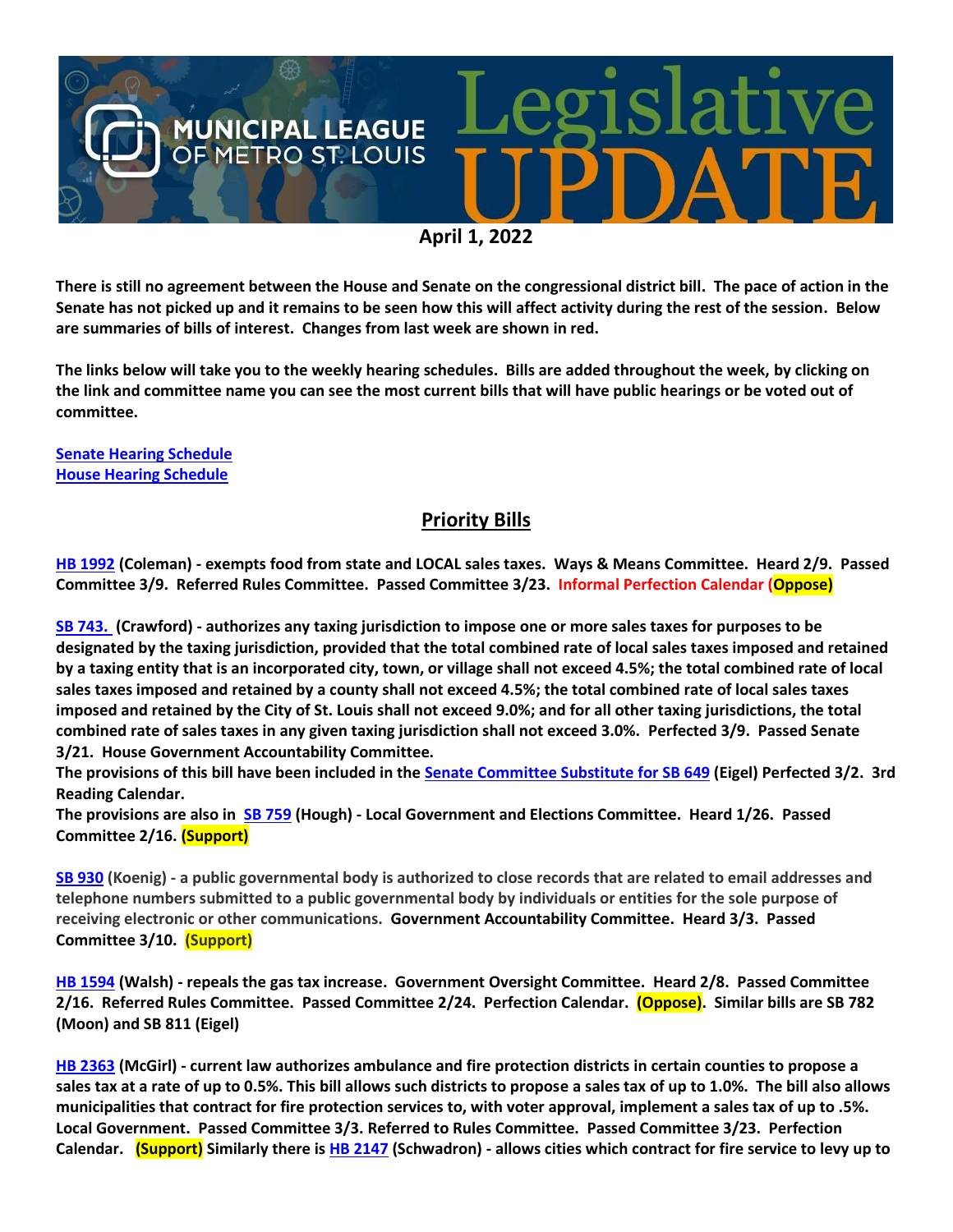**1/2 cent sales tax. Local Government Committee. Heard 3/10. Passed Committee 3/24. Referred Rules Committee. (Support)**

**[HB 2209](https://house.mo.gov/Bill.aspx?bill=HB2209&year=2022&code=R) (Hurlbert) - the state, any political subdivision thereof, and any other entity that receives public funds shall not establish, levy, maintain, or collect any fee for parking on any public street or road and shall not use any mechanical or electronic device to receive funds for such a fee including, but not limited to, on-street parking meters. (Oppose) Downsizing Government Committee. Heard 3/23. Passed Committee 3/31. Referred Rules Committee.**

#### **Court Bills**

**[HB 1494](https://house.mo.gov/Bill.aspx?bill=HB1494&year=2022&code=R) (Ellebracht) - directs proceeds of fines collected by an associate circuit court for municipal ordinance violations to be distributed to county schools. (Oppose)**

**[HB 1499](https://house.mo.gov/Bill.aspx?bill=HB1499&year=2022&code=R) (Ellebracht) - specifies that limits on fines for traffic violations shall not apply if the defendant is represented by counsel and entered into a plea agreement with the court.**

**[HB 1622](https://house.mo.gov/Bill.aspx?bill=HB1622&year=2022&code=R) (Schroer) - combines the circuit courts of St. Louis City and County.**

**[HB 1702](https://house.mo.gov/Bill.aspx?bill=HB1702&year=2022&code=R) (Roberts) - amended to prohibit a court from issuing an arrest warrant for a person's failure to respond, pay an assessed fine, or appear in court for a traffic citation issued for an offense that is classified or charged as an infraction. Instead, the court must issue a notice, which will include a second scheduled court date, to be sent to the driver of the vehicle. If the driver fails to respond a second time, the court will issue a second notice of failure to respond, pay the fine assessed, or appear. A copy of the notice will be sent to the driver and to the Department of Revenue. When the driver applies to renew his or her driver's license, the Department of Revenue must deny the application until all delinquent fines and fees in connection with the traffic offense have been satisfied. Crime Prevention Committee. Heard 2/14. Passed Committee 2/28. Referred Rules Committee. (Support)** 

**[HB 2007](https://house.mo.gov/Bill.aspx?bill=HB2007&year=2022&code=R) (Haffner) - allows municipal judges to suspend the driver's license for failure to appear in court for violations of municipal ordinances. Local Government Committee. Heard 2/23. Passed Committee 2/24. Referred Rules Committee. (Support)**

#### **Economic Development Bills**

**[HB 1598](https://house.mo.gov/Bill.aspx?bill=HB1598&year=2022&code=R) (Falkner) - prohibits a redevelopment project from collecting economic activity taxes or payments in lieu of taxes from any tax whose revenues are dedicated to public safety unless the governing body of the municipality or the commission established under current law has voted to allow the redevelopment project to collect the economic activity taxes or payments in lieu of taxes of that tax. Local Government Committee. Heard 1/13.**

**[SB 735](https://www.senate.mo.gov/22info/BTS_Web/Bill.aspx?SessionType=R&BillID=71259902%20%20) (Koenig) - requires NIDs, CIDs and TDDs to be terminated upon completion of improvements and satisfaction of debt. Also limits total combined sales taxes of CIDs and TDDs to 3.25% and exempts food. Ways & Means Committee. Heard 1/20. Passed Committee 1/27.**

**[SB 874](https://www.senate.mo.gov/22info/BTS_Web/Bill.aspx?SessionType=R&BillID=71259609) (Arthur) - allows a school district to exclude real property from a proposed tax increment financing redevelopment area if the school district determines that such redevelopment area will have an adverse effect on such school district. Ways & Means Committee. Heard 3/3. Passed Committee 3/10. (Oppose)**

**[SB 908](https://www.senate.mo.gov/22info/BTS_Web/Bill.aspx?SessionType=R&BillID=71259913) (Koenig) - requires the governing body of a city or county establishing a NID, CID, TDD or TIF to submit to the State Auditor and the Department of Revenue a description of the boundaries of the district, as well as information on assessments made in the district, as described in the act. Ways & Means Committee. Heard 3/2. Passed Committee 3/10. Consent (non-controversial) Calendar.**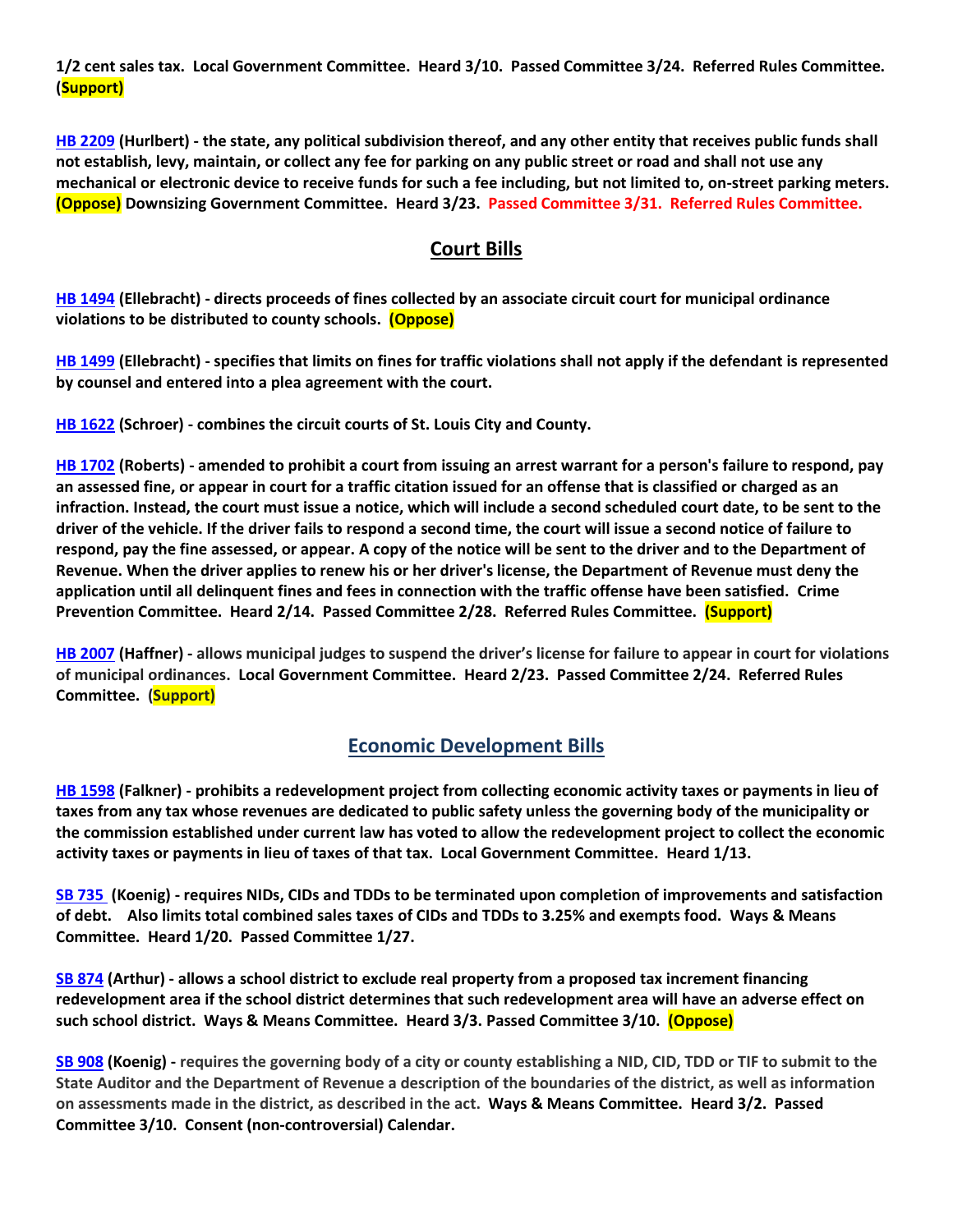## **Election Bills**

**[HB 1601](https://house.mo.gov/Bill.aspx?bill=HB1601&year=2022&code=R) (Chipman) - requires a person appointed to elective public office not be delinquent in the payment of state income tax, personal property tax, municipal tax, or real property tax. Elections Committee. Heard 3/9. Passed Committee 3/10. Referred Rules Committee. Passed Committee 3/23. Informal Perfection Calendar.**

**HB [1611](https://house.mo.gov/Bill.aspx?bill=HB1611&year=2022&code=R) (Sassmann) - requires candidates for political subdivision or special district offices that are currently designated as nonpartisan to file an indication of their political party membership, if any, when running for office. Independents may continue to run for such local offices in the same manner. General Laws Committee. Heard 1/24. (Oppose)**

**[HB 1859](https://house.mo.gov/Bill.aspx?bill=HB1859&year=2022&code=R) (Eggleston) - political subdivisions or special districts shall label ballot measures of any type that are submitted to a vote of the people alphabetically in the order in which they are submitted. Elections Committee. Heard 2/9. Passed Committee 2/16. Referred Rules Committee. Passed Committee 2/24. Informal Perfection Calendar.**

**[HB 1911](https://house.mo.gov/Bill.aspx?bill=HB1911&year=2022&code=R) (Shaul) - political subdivisions or special districts shall label ballot measures of any type that are submitted to a vote of the people alphabetically in the order in which they are submitted. Elections Committee.**

**[HB 2678](https://www.house.mo.gov/Bill.aspx?bill=HB2678&year=2022&code=R) (McCreery) - allows elected officials to use campaign funds for legal fees incurred as result of official duties. Judiciary Committee. Heard 3/2. Passed Committee 3/9. Referred Rules Committee. Passed Committee 3/30.**

**[HJR 91](https://www.house.mo.gov/Bill.aspx?bill=HJR91&year=2022&code=R) [\(Eggleston\)](https://www.house.mo.gov/MemberDetails.aspx?year=2022&district=2) – upon voter approval the Constitutional amendment would change the process and requirements for initiative petitions seeking a Constitutional amendment. Heard 2/1. Passed Committee 2/9. Referred Rules Committee. Passed Committee 2/16. Perfected 2/24. Passed House 3/10. Senate Elections Committee. Similar to [HJR 102](https://www.house.mo.gov/Bill.aspx?bill=HJR102&year=2022&code=R) (Evans) Elections Committee. Heard 1/26.** 

**[SB 1049](https://www.senate.mo.gov/22info/BTS_Web/Bill.aspx?SessionType=R&BillID=73129349) (Brattin) - requires all candidates for offices in cities, towns, villages, and townships to declare a political party affiliation when filing for office. Local Government Committee. (Oppose)**

#### **Miscellaneous Bills**

**[HB 1500](https://house.mo.gov/Bill.aspx?bill=HB1500&year=2022&code=R) (Ellebracht) - amends the definition of "public record" to include the social media pages of a public governmental body, including the personal social media pages of members of the governmental body in specified circumstances. The bill expands the requirements for preservation of communications through electronic means, including social media accounts, and requires the public entity to produce such records in usable electronic format.**

**[HB 1503](https://house.mo.gov/Bill.aspx?bill=HB1503&year=2022&code=R) - (Ellebracht) - allows as closed records by local governments the email addresses and telephone numbers submitted to a public governmental body by individuals or entities for the sole purpose of receiving electronic or other communications limited to newsletters, notifications, advisories, alerts, and periodic reports. (Support)**

**[HB 1581](https://house.mo.gov/Bill.aspx?bill=HB1581&year=2022&code=R) (Mayhew) - provides that, for a city of the fourth classification with no more than 2,000 inhabitants, if a statute or ordinance authorizes the mayor to appoint a member of a local board or commission, any requirement that the appointed person be a resident of the city will be deemed satisfied if the person owns real property or a business in the city. Local Government Committee.**

**[HB 1584](https://house.mo.gov/Bill.aspx?bill=HB1584&year=2022&code=R) (Murphy) - requires political subdivisions that require the installation of electric vehicle charging stations at certain businesses to pay the costs associated with the installation, maintenance, and operation of such station. Transportation Committee. Heard 1/12. Passed Committee 1/26. Referred Rules Committee. Passed Rules Committee 2/10. Perfected 2/28. Passed House 3/10. Senate Commerce/Environment Committee.**

**[HB 1614](https://house.mo.gov/Bill.aspx?bill=HB1614&year=2022&code=R) (Lovasco) - prohibits the state and any political subdivision of the state from making or enforcing any statute, ordinance, or rule regarding the parking of an unlicensed motor vehicle on private property if the vehicle is wholly within the property boundaries, is parked on a surface suitable for a driveway or parking area, and is not supported by any device other than its own tires unless it is being repaired for a period not to exceed 72 hours. The bill also**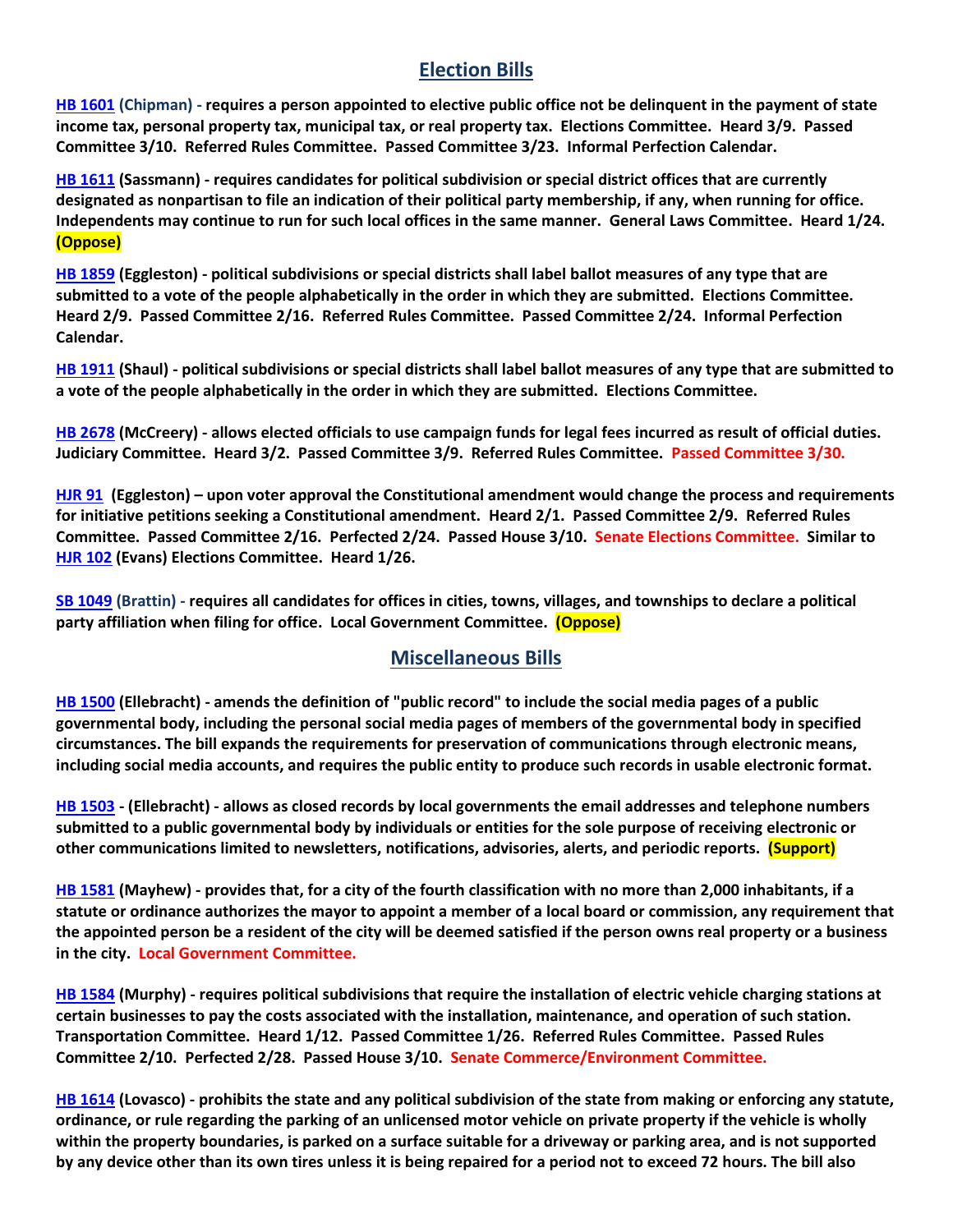**prohibits the state and any political subdivision from making or enforcing any statute, ordinance, or rule, except for a statute, ordinance, or rule restricting air pollution or noise pollution, that would prohibit or penalize a noncorporate owner or renter of a private, single family residence from using the residence in a way that does not pose a clear and present danger to the health or safety of the neighbors, or would require a noncorporate owner or renter of a private residence to use the property in a way contrary to the wishes of the owner or renter. Downsizing Government Committee. Heard 3/2. Passed Committee 3/9. Referred Rules Committee. Passed Committee 3/23. Informal Perfection Calendar.**

**[HB 1615](https://house.mo.gov/Bill.aspx?bill=HB1615&year=2022&code=R) (Lovasco) - authorizes a member of the General Assembly to serve as an ex officio member of a board, commission, committee, council, or other legislative or regulatory body for any type of political subdivision that overlaps his or her district. Members shall not have voting powers and shall not receive compensation for any service as an ex officio member of such entities. (Oppose)**

**[HB 1633](https://house.mo.gov/Bill.aspx?bill=HB1633&year=2022&code=R) (Morse) - currently, political subdivisions that fail to submit the required annual financial statement to the State Auditor are fined \$500 a day. This bill reduces the fine to an amount of not more than 10% of the total sales and use tax revenue of the fiscal year for which the annual financial statement was not filed for municipalities with fewer than 3,500 inhabitants. Financial Institutions Committee.**

**[HB 1657](https://house.mo.gov/Bill.aspx?bill=HB1657&year=2022&code=R) (Hicks) - specifies that the General Assembly occupies and preempts the entire field of legislation touching in any way the control or regulation of specific breeds of dogs. However, a village, town, city, or county can still prohibit dogs from running at large or to further control or regulate dogs within its boundaries so long as the ordinance, order, policy, or regulation is not breed specific. Local Government Committee. Heard 1/27. Passed Committee 3/3. Referred Rules Committee.**

**[HB 1661](https://house.mo.gov/Bill.aspx?bill=HB1661&year=2022&code=R) (Hicks) - adopts the "International Swimming Pool and Spa Code" as it existed on May 1, 2021, and promulgated by the International Code Council, as the county and municipal swimming pool and spa code for the state. The Code applies to all construction, alteration, remodeling, enlargement, and repair of swimming pools and spas in any county or municipality that elects to regulate pools and spas. Counties and municipalities are authorized to establish procedures for the administration and enforcement of the International Swimming Pool and Spa Code and are authorized to adopt local amendments to the Code or amendments made by the International Code Council. Economic Development Committee. Heard 2/24. Passed Committee 3/24. Referred Rules Committee.**

**[HB 1682](https://www.house.mo.gov/Bill.aspx?bill=HB1682&year=2022&code=R) (Brown) - amended to state that no political subdivision shall require a property owner to have a home inspection conducted of a residential property regarding the sale of the property. This provision shall not apply to any inspection requirement of new construction or occupancy permit. Perfected 3/30. 3rd Reading Calendar.**

**[HB 1764](https://house.mo.gov/Bill.aspx?bill=HB1764&year=2022&code=R) (Sander) - any city or county shall have the authority to adopt regulations with respect to outdoor advertising that are more restrictive than the height, size, lighting, and spacing provisions of sections 226.500 to 226.600; except that, such regulations shall not have the effect of prohibiting outdoor advertising in its entirety, unless the location proposed is adjacent to a highway designated as a scenic byway under federal law. In locations where outdoor advertising is prohibited under federal or state law due to proximity to a scenic byway, all utilities shall be buried underground.**

**[HB 1837](https://house.mo.gov/Bill.aspx?bill=HB1837&year=2022&code=R) (Gray) - prohibits 3rd & 4th cities in St. Louis County from imposing a fee for a false alarm to which the police department responds if it is the alarm user's first false alarm in a twelve-month period.**

**[HB 2014](https://house.mo.gov/Bill.aspx?bill=HB2014&year=2022&code=R) (Kelly) - public governmental bodies may close meetings, records, and votes to the extent they relate to recordings of communications of a public employee.**

**[HB 2049](https://house.mo.gov/Bill.aspx?bill=HB2049&year=2022&code=R) (DeGroot) - clarifies definitions of public meetings and public records and closes email addresses and telephone numbers submitted to a public governmental body by individuals or entities for the sole purpose of receiving electronic or other communications limited to newsletter. (Support)**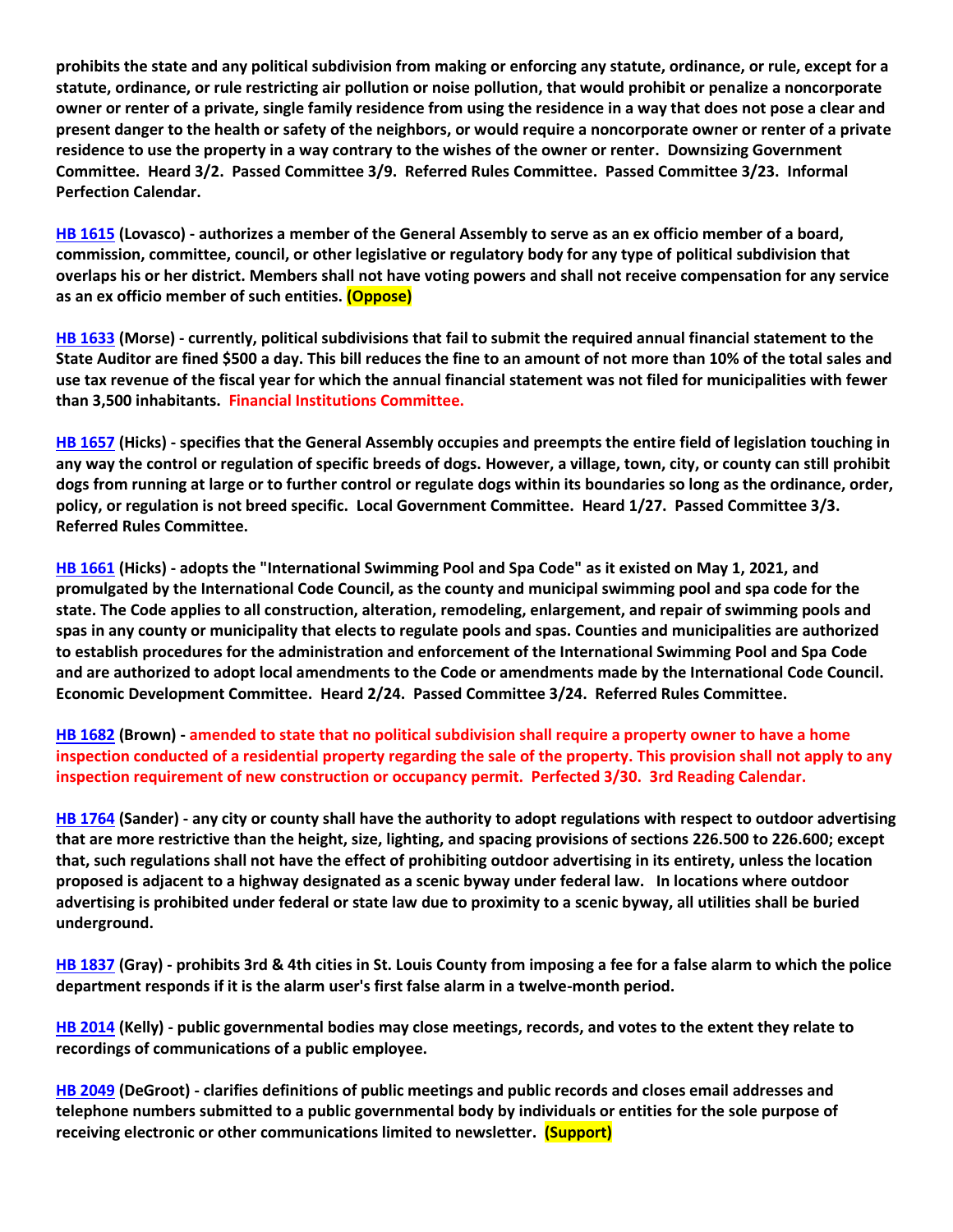**[HB 2078](https://www.house.mo.gov/Bill.aspx?bill=HB2078&year=2022&code=R) (Schroer) - prohibits political subdivisions from enacting ordinances more restrictive than the Federal Clean Air Act for refrigerants.**

**[HB 2183](https://house.mo.gov/Bill.aspx?bill=HB2183&year=2022&code=R) (Proudie) - specifies that limited liability companies that own real property in St. Louis County must designate a contact person with the county clerk.**

**[HB 2288](https://www.house.mo.gov/Bill.aspx?bill=HB2288&year=2022&code=R) (Terry) - enacts terms limits of 8 years for mayors in 4th class cities. Changes aldermen to alders.**

**[HB 2437](https://house.mo.gov/Bill.aspx?bill=HB2437&year=2022&code=R) (Smith) - limits claims brought by political subdivisions against certain entities who are parties to a statewide opioid settlement agreement.**

**[HB 2454](https://house.mo.gov/Bill.aspx?bill=HB2454&year=2022&code=R) (Murphy) - provides that political subdivisions shall not enforce any ordinances struck down by a court and that the chief executive of the political subdivision may be fined for any such enforcement. Emerging Issues Committee.**

**[HB 2457](https://house.mo.gov/Bill.aspx?bill=HB2457&year=2022&code=R) (Burnett) - repeals the state prohibition of local governments regulating paper and plastic bags.**

**[HB 2481](https://house.mo.gov/Bill.aspx?bill=HB2481&year=2022&code=R) (Mackey) - in a civil action brought by the attorney general against a political subdivision including, but not limited to, school districts, the court shall award attorney's fees, court costs, and all other expenses incurred by the political subdivision or school district in defense of any such action brought if the action is terminated in favor of the political subdivision or school district.**

**[HB 2569](https://www.house.mo.gov/Bill.aspx?bill=HB2569&year=2022&code=R) (Quade) - in a civil action brought by the attorney general against a political subdivision, including school districts, the court shall award attorney's fees, court costs, and all other expenses incurred by the political subdivision or school district in defense of any such action brought if the action is terminated in favor of the political subdivision or school district.**

**[HB 2593](https://www.house.mo.gov/Bill.aspx?bill=HB2593&year=2022&code=R) (Lovasco) - limits political subdivisions regulations on home-based businesses. Downsizing Government Committee. Heard 2/23. Passed Committee 3/3. Referred Rules Committee. Passed Committee 3/8. Informal Perfection Calendar. (Oppose)**

**[HB 2712](https://www.house.mo.gov/Bill.aspx?bill=HB2712&year=2022&code=R) (Reedy) - clarifies definitions of public meetings and public records and closes email addresses and telephone numbers submitted to a public governmental body by individuals or entities for the sole purpose of receiving electronic or other communications limited to newsletter. (Support)**

**[HB 2718](https://www.house.mo.gov/Bill.aspx?bill=HB2718&year=2022&code=R) (McCreery) - allows class action lawsuits to challenge sewer lateral fees.**

**[HB 2858](https://www.house.mo.gov/Bill.aspx?bill=HB2858&year=2022&code=R) (Fishel) - prohibits political subdivisions from requiring a home inspection before the sale of residential property.**

**[HB 2873](https://www.house.mo.gov/Bill.aspx?bill=HB2873&year=2022&code=R) (Gregory) - requires all governmental bodies to provide to the Secretary of State an email address for the custodian of records. Also requires all elected officials to have an email address for public business.**

**[SB 697](https://www.senate.mo.gov/22info/BTS_Web/Bill.aspx?SessionType=R&BillID=71259741) (Gannon) - a village, town, city, or county may prohibit dogs from running at large or further control or regulate dogs within its boundaries so long as the ordinance, order, policy, or regulation is not breed specific. Local Government Committee. Heard 3/2. Passed Committee 3/9.**

**[SB 724](https://www.senate.mo.gov/22info/BTS_Web/Bill.aspx?SessionType=R&BillID=71259818) (Hegeman) - if a political subdivision's failure to timely submit annual financial statement is the result of fraud or other illegal conduct by an employee or officer of the political subdivision, the political subdivision shall not be subject to a fine if the statement is filed within 30 days of discovery of the fraud or illegal conduct. If the political subdivision has an outstanding balance for fines at the time it files its first annual financial statement after August 28, 2022, the Director of Revenue shall make a one-time downward adjustment to such outstanding balance in an**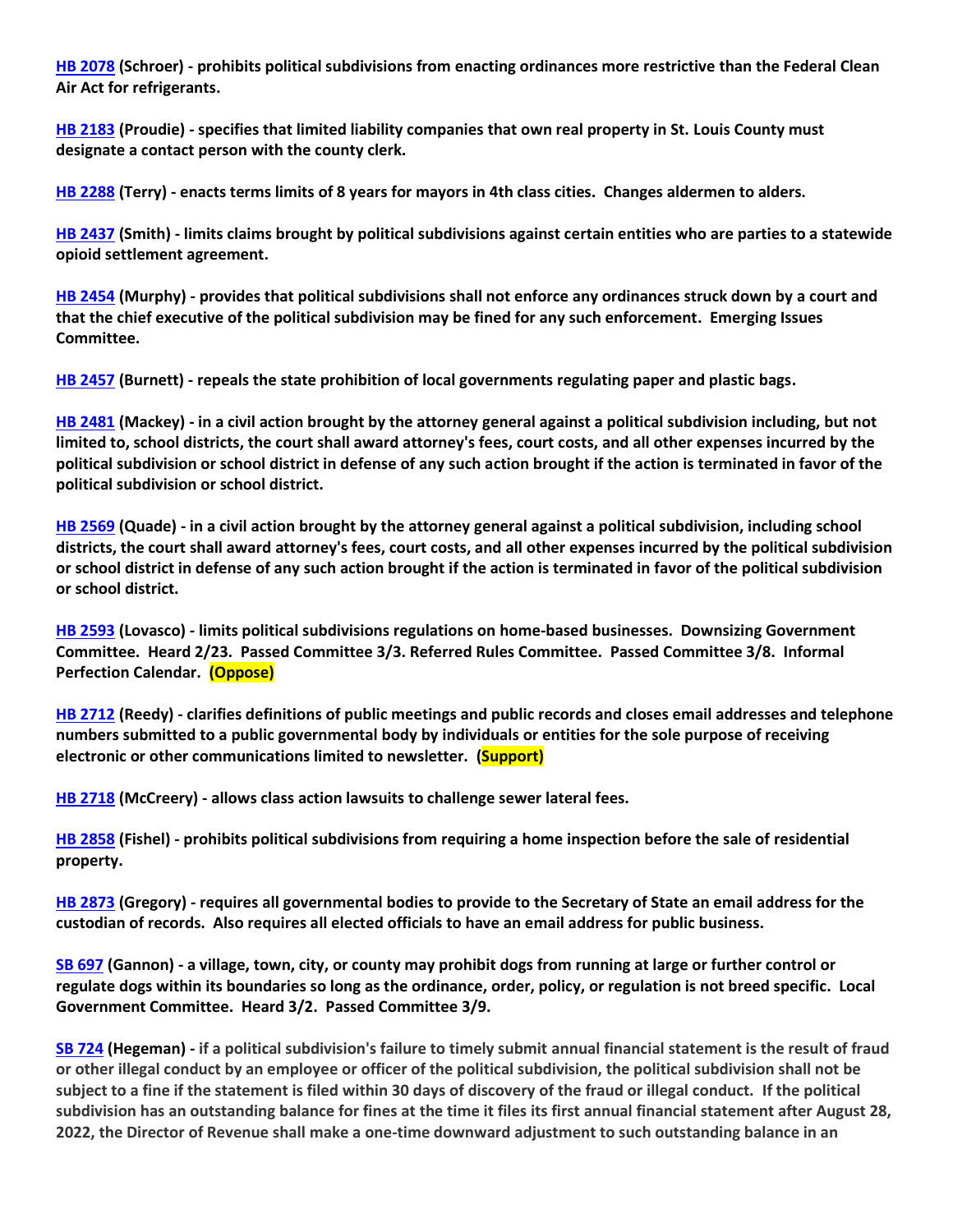**amount that reduces the outstanding balance by 90%. Local Government Committee. Heard 1/26. Passed Committee 2/16. Perfected 3/9. Passed Senate 3/21.**

**[SB 809](https://www.senate.mo.gov/22info/BTS_Web/Bill.aspx?SessionType=R&BillID=71259907) (Koenig) -- limits political subdivisions regulations on home-based businesses. Small Business Committee. Heard 3/8. Passed Committee 3/22.**

**[SB 842](https://www.senate.mo.gov/22info/BTS_Web/Bill.aspx?SessionType=R&BillID=71259877) (Moon) - repeals the prescription drug monitoring program. Public Safety Committee. (Oppose)**

**[SB 867](https://www.senate.mo.gov/22info/BTS_Web/Bill.aspx?SessionType=R&BillID=71259909) (Koenig) - establishes the statewide mechanical contractor license for mechanical contractors which shall be regulated by the Division of Professional Registration, within the Department of Commerce and Insurance. This act creates the Office of Mechanical Contractors within the Division to carry out the provisions of this act. Political subdivisions may establish their own local mechanical contractor's license but shall recognize a statewide mechanical contractor license in lieu of a local license for the purposes of performing contracting work or obtaining permits to perform work within such political subdivision. No political subdivision may require the employees of a statewide licensed mechanical contractor or its subcontractors or manufacturers' representatives to obtain journeymen licenses, apprenticeship licenses, or occupational licenses that require passing any examination or any special requirements to assess proficiency. General Laws Committee. Heard 3/1. Passed Committee 3/22. Perfection Calendar.**

**[SB 891](https://www.senate.mo.gov/22info/BTS_Web/Bill.aspx?SessionType=R&BillID=71259885) (Moon) - creates recall provisions for elected municipal officials. Local Government Committee.**

**[SB 1028](https://www.senate.mo.gov/22info/BTS_Web/Bill.aspx?SessionType=R&BillID=72748795) (Moon) - provides a cause of action against a public body that causes economic detriment to a person for misapplication or unequal enforcement of the law. Judiciary Committee.**

**[SB 1135](https://www.senate.mo.gov/22info/BTS_Web/Bill.aspx?SessionType=R&BillID=75554857) (Hegeman) - bases for closing records and meetings are modified to include certain records relating to records relating to operational guidelines, policies, and plans regarding responses to critical incidents. Existing or proposed security protocols of property owned by a public body may be closed under the act. Records containing any residential address, personal phone number, or personal email address of any employee, customer, or constituent of a public body or applicant for employment or appointment to the public body may be closed. Public bodies may close records containing business or personal addresses, telephone numbers, or email addresses of elected or appointed officials, or other individuals if the public body determines that disclosure would impair the body's ability to protect the security or safety of persons or property. The act authorizes the closure of inter-agency or intra-agency memoranda or letters that would not be available by state or federal law to a party other than an agency in litigation with the agency, provided that this exception shall not apply to records created twenty-five years or more before the date the records were requested. Also, a public governmental body is authorized to close records that are related to email addresses and telephone numbers submitted to a public governmental body by individuals or entities for the sole purpose of receiving electronic or other communications. The public body may also close records of utility usage and bill records for customers of public utilities unless the customer requests them or authorizes their release.**

**Currently, requests for records must be acted upon with three business days. This act changes this requirement to five business days and conditions the earliest possible date that the records will be available upon receipt of payment. If the custodian of records requests payment of a fee prior to providing the earliest date the records will be available, the public body shall consider the request fulfilled if payment is not received on or before the date requested by the public body or if the requester fails to respond within thirty days to the body's request for payment. Government Accountability Committee. (Support)**

## **Personnel & Employment Bills**

**[HB 1640](https://house.mo.gov/Bill.aspx?bill=HB1640&year=2022&code=R) - (Seitz) - recognizes posttraumatic stress disorder (PTSD) as an occupational disease, under Chapter 287, RSMo dealing with Workers Compensation, when diagnosed in specified first responders. Public Safety Committee. Hearing 4/5.**

**[HB 1651](https://house.mo.gov/Bill.aspx?bill=HB1651&year=2022&code=R) (Nurrenbern) - subjects' public employers to the state minimum wage law.**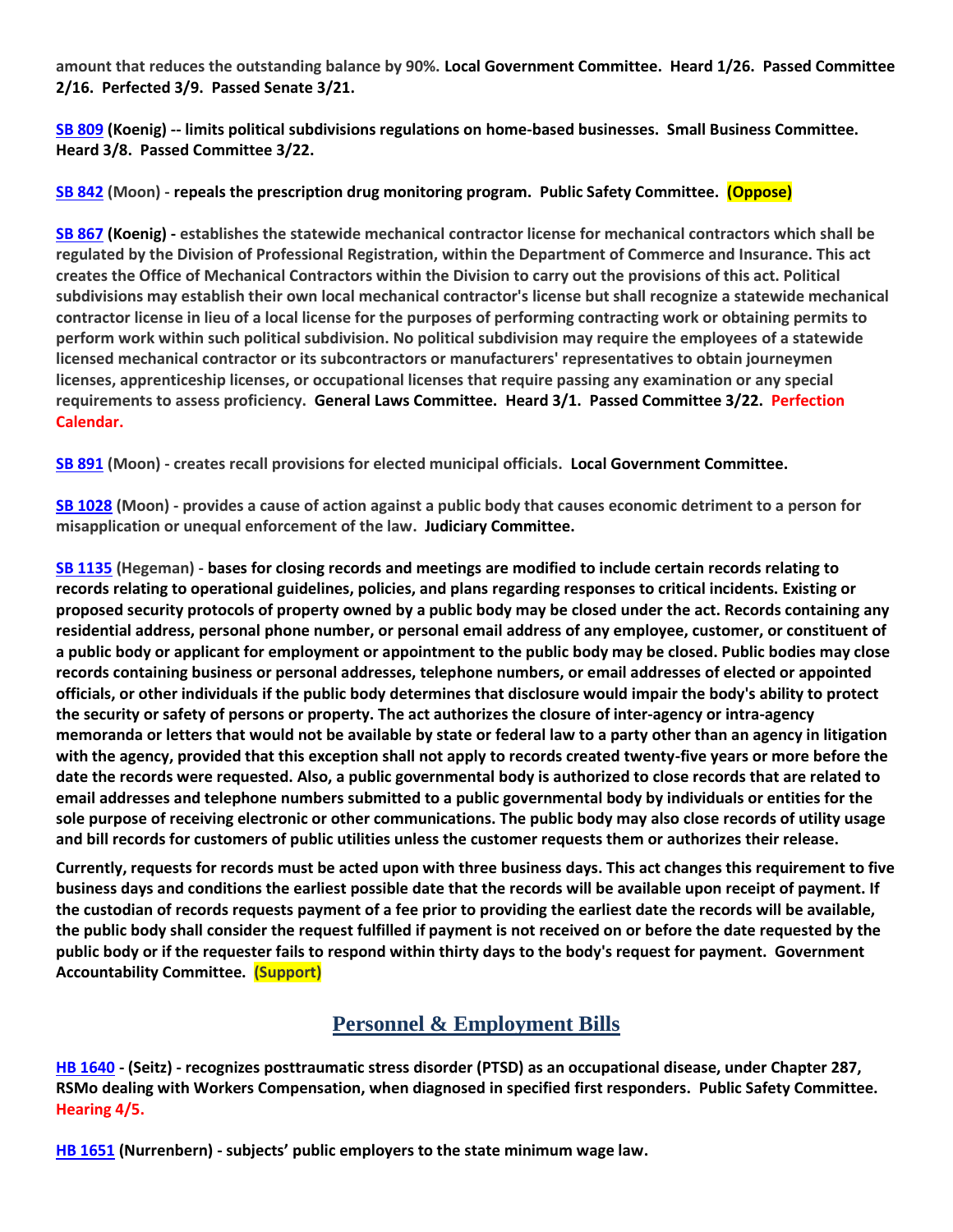**[HB 1656](https://house.mo.gov/Bill.aspx?bill=HB1656&year=2022&code=R) (Hicks) - specifies that no political subdivision can require its employees to reside within a jurisdiction. Public Safety Committee. Heard1/25. Passed Committee 2/1. Referred Rules Committee. Passed Committee 2/22. Perfected 3/23. Passed House 3/28. Senate Transportation/Infrastructure Committee.**

**[HB 1794](https://house.mo.gov/Bill.aspx?bill=HB1794&year=2022&code=R) (Windham) - requires all police officers in St. Louis County to be paid a minimum of \$20 per hour.**

**[HB 1819](https://house.mo.gov/Bill.aspx?bill=HB1819&year=2022&code=R) (Gray) - during the application or interview process for employment as a peace officer, an applicant shall disclose whether he or she has had any complaints, disciplinary actions, or internal investigations as a peace officer while employed with any other law enforcement agency. If so, he or she shall undergo a psychological evaluation prior to being hired as a peace officer to determine whether he or she can effectively work in the field of law enforcement. If, after the psychological evaluation, the applicant is found qualified, he or she shall receive additional training addressing the issue that resulted in any such complaint, disciplinary action, or internal investigation.**

**[HB 1825](https://house.mo.gov/Bill.aspx?bill=HB1825&year=2022&code=R) (Gray) - all peace officer recruits shall, upon hire and every three years thereafter, attend a training program that provides community relations, diversity, sensitivity, and cultural competency training. All existing peace officers in this state shall attend a community relations, diversity, sensitivity, and cultural competency training program every three years. Such instruction shall include training through discipline, public information activity, and efficient frontline police work.**

**[HB 2063](https://house.mo.gov/Bill.aspx?bill=HB2063&year=2022&code=R) (Sauls) - establishes disciplinary procedures for firefighters.**

**[HB 2064](https://house.mo.gov/Bill.aspx?bill=HB2064&year=2022&code=R) (Sauls) - adds additional conditions for worker compensation claims for firefighters.**

**[HB 2066](https://house.mo.gov/Bill.aspx?bill=HB2066&year=2022&code=R) (Sauls) - adds additional conditions for worker compensation claims for firefighters.**

**[HB 2439](https://house.mo.gov/Bill.aspx?bill=HB2439&year=2022&code=R) (Hovis) - adds additional grounds for when the Director of the Department of Public Safety shall discipline peace officers. Crime Prevention Committee. Heard 1/31. Passed Committee 2/7. Referred Rules Committee. Passed Committee 3/24. Perfection Calendar.**

**[SB 689](https://www.senate.mo.gov/22info/BTS_Web/Bill.aspx?SessionType=R&BillID=71259715) (Williams) - adds additional grounds for when the Director of the Department of Public Safety shall discipline peace officers. Public Safety Committee. Heard 1/25. Passed Committee 3/1.**

**[SB 708](https://www.senate.mo.gov/22info/BTS_Web/Bill.aspx?SessionType=R&BillID=71259735) (Beck) - provides that post-traumatic stress disorder (PTSD) diagnosed in any person who is a firefighter, police officer, emergency medical technician, emergency medical dispatcher or other first responder shall be presumed as an occupational disease resulting from employment if the person has completed at least 5 years of employment and the person was examined by a medical professional upon commencing employment and the examination failed to reveal any evidence of PTSD. Insurance Committee.**

**[SB 728](https://www.senate.mo.gov/22info/BTS_Web/Bill.aspx?SessionType=R&BillID=71259712) (Onder) - establishes the "Public Employee Janus Rights Act," permitting a public body to withhold fees from public employee paychecks for the purpose of paying any portion of labor organization dues, agency shop fees, or any other fees paid to a labor organization only with the written, informed consent of the public employee. The act also requires the public employee's written, informed consent for labor organizations to use such fees or dues for political purposes. Any authorization required by this act may be in written or electronic form. Any authorization must be submitted to the public body employer before such fees may be withheld. Furthermore, the employer shall require clear and compelling evidence that the authorization was freely given. Any consent given by an employee may be revoked at any time. Failure to comply with these requirements on the part of an employer shall result in a fine of no more than \$500 per violation. General Laws Committee.**

**[SB 854](https://www.senate.mo.gov/22info/BTS_Web/Bill.aspx?SessionType=R&BillID=71259653) (Washington) - the POST Commission and the Attorney General shall each create and maintain a database that shall store public data related to officer misconduct. Each law enforcement agency shall submit individual officer data which shall be redacted of personal identifying information of the officer. Public Safety Committee.**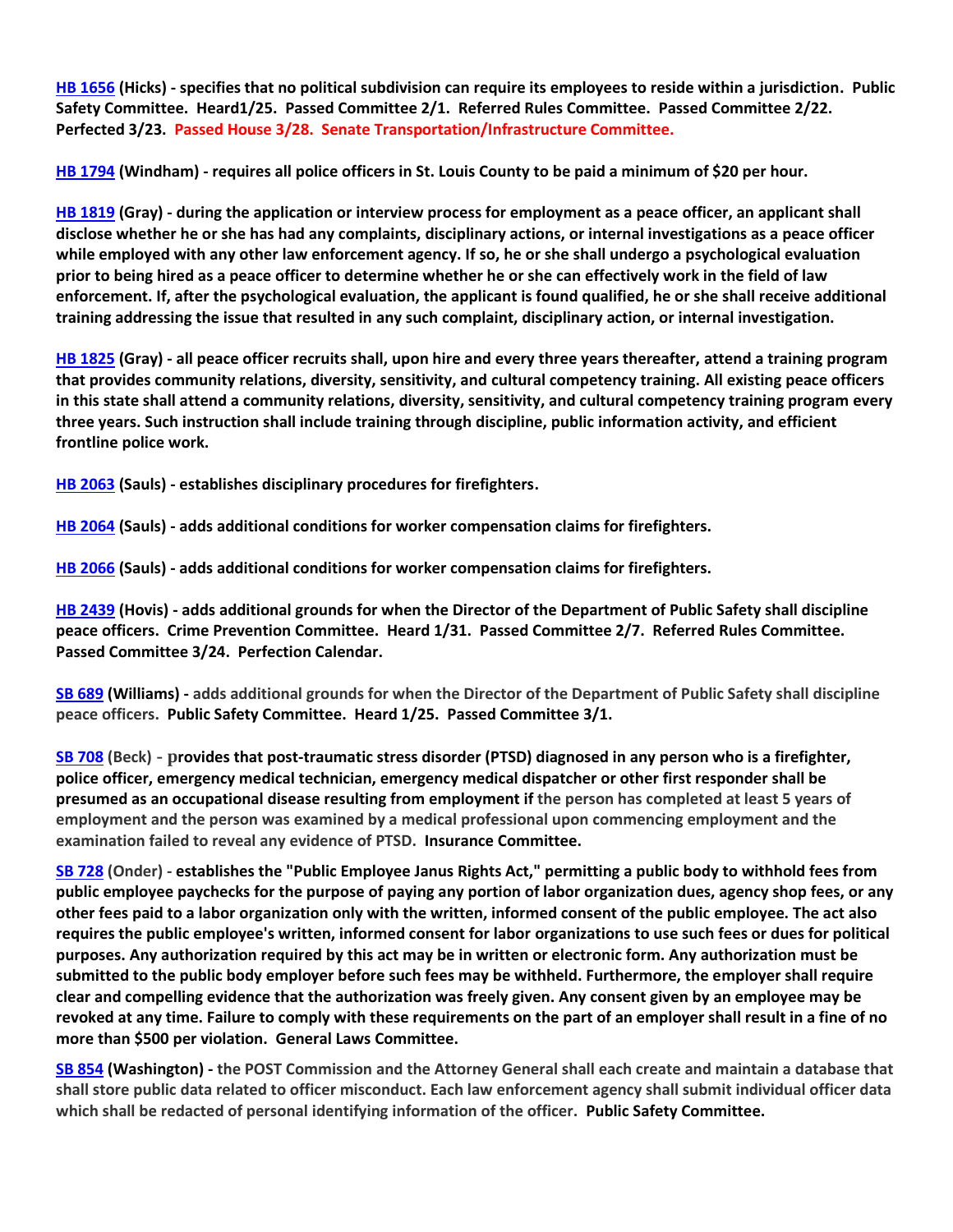## **Public Safety Bills**

**[HB 1459](https://house.mo.gov/Bill.aspx?bill=HB1459&year=2022&code=R) (Brown) - repeals Section 21.750 in which the General Assembly preempts the entire field of firearms regulation. Political subdivisions will now be able to regulate firearms in any manner allowed by state and federal law and that is consistent with their police powers or charter.**

**[HB 1462](https://house.mo.gov/Bill.aspx?bill=HB1462&year=2022&code=R) (Schnelting) - allows a concealed carry permit holder to lawfully carry firearms on public transportation, as defined in the bill. Anyone with a permit may also carry a firearm while traveling by bus. Also removes the prohibition on the carrying of firearms in churches and other places of worship by a person with a valid concealed carry permit. General Laws Committee. Heard 1/31. Passed Committee 2/7. Referred Rules Committee. Passed Committee 2/24. Perfected 3/1. Passed House 3/9. Senate General Laws Committee. Heard 3/29.**

**[HB 1568](https://house.mo.gov/Bill.aspx?bill=HB1568&year=2022&code=R) (Sharp) - a person commits the offense of unlawful discharge of a firearm if that person, with criminal negligence, discharges a firearm within or into the limits of any municipality.**

**[HB 1582](https://house.mo.gov/Bill.aspx?bill=HB1582&year=2022&code=R) (Murphy) - prohibits tampering with multiple car doors.**

**[HB 1660](https://house.mo.gov/Bill.aspx?bill=HB1660&year=2022&code=R) (Hicks) - allows concealed carry permit holders to lawfully carry firearms on public transportation. "Public transportation system" is defined in the bill. In addition, this bill exempts persons transporting non-functioning or unloaded firearms on buses from the crimes prohibiting the possession of weapons on buses. General Laws Committee. Heard 1/31. Passed Committee 2/7. Referred Rules Committee.**

**[HB 1731](https://house.mo.gov/Bill.aspx?bill=HB1731&year=2022&code=R) (Barnes) - establishes the offenses of harassment of a school or recreation athletic official and entry or remaining on site of a school or recreation athletic contest after being forbidden. (Support)**

**[HB 1759](https://house.mo.gov/Bill.aspx?bill=HB1759&year=2022&code=R) (Dogan) - requires law enforcement agencies to adopt written investigation policies for officer-involved deaths.**

**[HB 1780](https://house.mo.gov/Bill.aspx?bill=HB1780&year=2022&code=R) (Windham) - requires law enforcement officers to give persons under arrest forty-eight hours to arrange for their motor vehicle to be removed before authorizing a towing company to remove a motor vehicle.**

**[HB 1823](https://house.mo.gov/Bill.aspx?bill=HB1823&year=2022&code=R) (Gray) - requires law enforcement agencies to adopt written investigation policies for officer-involved deaths.**

**[HB 1865](https://house.mo.gov/Bill.aspx?bill=HB1865&year=2022&code=R) (Rowland) - a person commits the offense of unlawful discharge of a firearm if that person, with criminal negligence, discharges a firearm within or into the limits of any municipality.**

**[HB 1915](https://house.mo.gov/Bill.aspx?bill=HB1915&year=2022&code=R) (Schroer) - a person commits the offense of unlawful discharge of a firearm if that person, with criminal negligence, discharges a firearm within or into the limits of any municipality.**

**[HB 2154](https://house.mo.gov/Bill.aspx?bill=HB2154&year=2022&code=R) (Perkins) - the costs of installing a fire hydrant, excluding dry fire hydrants, within the city limits of an incorporated city shall be paid by the city. If a city cannot or does not pay for the installation of such a fire hydrant, the city shall not require the installation of any such fire hydrant. Public Safety Committee. Heard 1/25.**

**[HB 2422](https://house.mo.gov/Bill.aspx?bill=HB2422&year=2022&code=R) (Manlove) - prohibits cartoid restraints, except under certain circumstances, and provides for peace officer dismissal and license revocation based on improper use of chokeholds and carotid restraints.**

**[HB 2432](https://house.mo.gov/Bill.aspx?bill=HB2432&year=2022&code=R) (Roden) - returns the control of the City of St. Louis Police Department back to the Board of Police Commissioners. Public Safety Committee. Heard 3/29.**

**[HB 2442](https://www.house.mo.gov/Bill.aspx?bill=HB2442&year=2022&code=R) (Davis) - repeals provisions that prohibit someone with a valid concealed carry permit from carrying a concealed weapon in any meeting of the governing body of a unit of local government or the General Assembly. General Laws Committee.**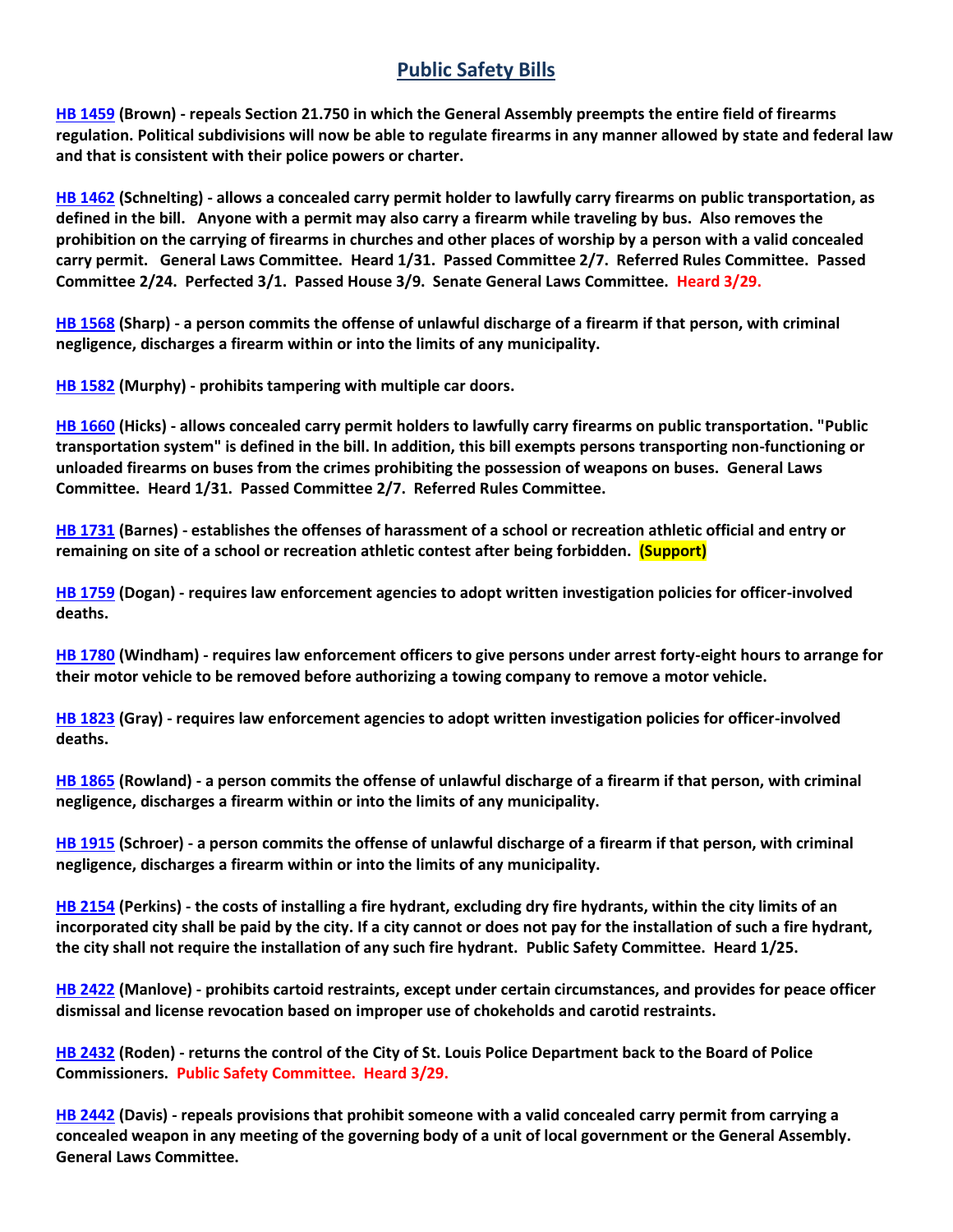**[HB 2671](https://www.house.mo.gov/Bill.aspx?bill=HB2671&year=2022&code=R) (Schroer) - returns the control of the City of St. Louis Police Department back to the Board of Police Commissioners.**

**[HB 2857](https://www.house.mo.gov/Bill.aspx?bill=HB2857&year=2022&code=R) (Wright) - establishes authority for cities to issue municipal search warrants for ordinance violations.**

**[SB 752](https://www.senate.mo.gov/22info/BTS_Web/Bill.aspx?SessionType=R&BillID=71259697) (Burlision) - repeals provisions that prohibit someone with a valid concealed carry permit from carrying a concealed weapon in any meeting of the governing body of a unit of local government or the General Assembly. General Laws Committee. Heard 1/25. Passed Committee 3/1.**

**[SB 795](https://www.senate.mo.gov/22info/BTS_Web/Bill.aspx?SessionType=R&BillID=71259650) (Washington) -modifies provisions relating to police use of force. Judiciary/Criminal Jurisprudence Committee.**

**[SB 804](https://www.senate.mo.gov/22info/BTS_Web/Bill.aspx?SessionType=R&BillID=71263286) (Onder) - a person carrying a concealed firearm who possesses a valid concealed carry permit or endorsement shall not be prohibited from accessing or using any public transportation system. The person may not be harassed or detained for carrying a concealed firearm on the property, vehicles, or conveyances owned, contracted, or leased by such systems that are accessible to the public. Additionally, an employee of the Bi-State Development Agency may carry a weapon into any facility or conveyance of the agency. General Laws Committee. Heard 1/25. Passed Committee 3/1.**

**[SB 859](https://www.senate.mo.gov/22info/BTS_Web/Bill.aspx?SessionType=R&BillID=71259622) (Mosley) - creates police protection districts which shall be a political subdivision organized and empowered to supply protection to people and property from crimes and hazards, to render first aid for the purpose of saving lives, and to give assistance in the event of an accident or emergency. The police protection district must consist of contiguous tracts or parcels of property containing all or parts of one county and may include, in whole but not in part, any city, town, or village. Public Safety Committee.**

**[SB 1012](https://www.senate.mo.gov/22info/BTS_Web/Bill.aspx?SessionType=R&BillID=72392417) (Eigel) - returns St. Louis City police to state control under a board of commissioners appointed by the Governor. Public Safety Committee.**

**[SB 1033](https://www.senate.mo.gov/22info/BTS_Web/Bill.aspx?SessionType=R&BillID=72748800) (Rizzo) - repeals provisions relating to law enforcement officers who enforce certain federal laws or who provide material aid to federal law enforcement officers. General Laws Committee.**

## **Taxation & Revenue Bills**

**[HB 1583](https://house.mo.gov/Bill.aspx?bill=HB1583&year=2022&code=R) (Murphy) - if, prior to the expiration of a temporary levy increase, voters approve a subsequent levy increase, the new tax rate ceiling shall remain in effect only until such time as the temporary levy expires under the terms originally approved by a vote of the people, at which time the tax rate ceiling shall be decreased by the amount of the temporary levy increase. If, prior to the expiration of a temporary levy increase, voters of a political subdivision are asked to approve an additional, permanent increase to the political subdivision's tax rate ceiling, voters shall be submitted ballot language that clearly indicates that if the permanent levy increase is approved, the temporary levy shall be made permanent. Ways & Means Committee. Heard 1/12. Passed Committee 1/19. Referred Rules Committee. Passed Rules Committee 2/7. Informal Perfection Calendar.**

**[HB 1733](https://house.mo.gov/Bill.aspx?bill=HB1733&year=2022&code=R) (O'Donnell) - Requires auto dealers to collect and remit sales tax on motor vehicle sales.**

**[HB 1740](https://house.mo.gov/Bill.aspx?bill=HB1740&year=2022&code=R) (Dogan) - prohibits telecommuting work from being subject to earnings taxes. Workforce Development Committee. Heard 2/7. Passed Committee 2/14. Referred Rules Committee. Passed Committee 3/3. Informal Perfection Calendar.**

**[HB 1779](https://house.mo.gov/Bill.aspx?bill=HB1779&year=2022&code=R) (Windham) - removes the state sales tax on any retail sales on food and imposes a tax on the transfer of every decedent's estate in the state that has a value of at least \$25,000.**

**[HB 1817](https://house.mo.gov/Bill.aspx?bill=HB1817&year=2022&code=R) (Gray) - exempts food from local sales taxes (Oppose)**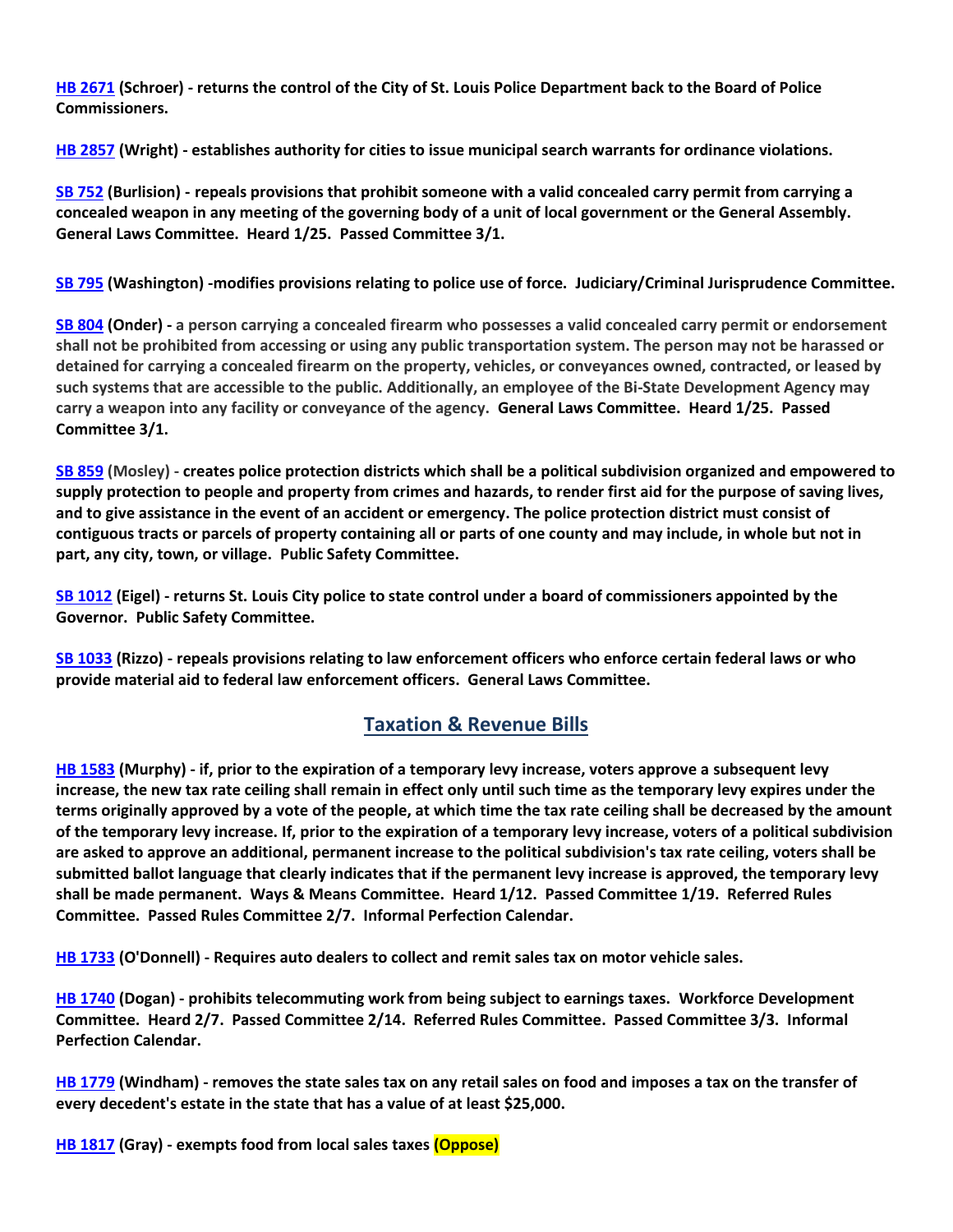**[HB 2214](https://house.mo.gov/Bill.aspx?bill=HB2214&year=2022&code=R) (Hurlbert) - allows any municipality to levy up to 1/2 cent sales tax for public safety, subject to 4/7 vote. Also allows any municipality with a fire department, municipality contracting for fire service or fire district to levy an additional 1/2 cent sales tax for fire service. All taxes must be approved by a 4/7 vote. The League has long opposed sales tax authority for County fire districts. Local Government Committee. Heard 2/24.**

**[HB 2220](https://house.mo.gov/Bill.aspx?bill=HB2220&year=2022&code=R) (Falkner) - relates to penalties for failure to file annual municipal finance reports. Penalties could include disincorporation. Local Government Committee. Heard 2/23. Passed Committee 3/3. Referred Rules Committee. Passed Committee 3/10. Informal Perfection Calendar.**

**[HB 2467](https://house.mo.gov/Bill.aspx?bill=HB2467&year=2022&code=R) (Merideth) - any political subdivision may adopt an order, ordinance, or regulation increasing the tax levied on cigarettes and tobacco products within the boundaries of such political subdivision, subject to voter approval.**

**[HB 2530](https://www.house.mo.gov/Bill.aspx?bill=HB2530&year=2022&code=R) (Sauls) - exempts food from local sales tax. (Oppose)**

**[HB 2619](https://www.house.mo.gov/Bill.aspx?bill=HB2619&year=2022&code=R) (Railsback) - allows any municipality to levy a hotel tax of up to 5% per night for promoting tourism. Subject to voter approval. Tourism Committee. (Support)**

**[HB 2729](https://www.house.mo.gov/Bill.aspx?bill=HB2729&year=2022&code=R) (Davidson) - requires each political subdivision to reduce its property tax levy such that the amount of tax revenue generated by such tax levy shall be reduced by an amount that is substantially equal to 50% the total amount of funds received by such political subdivision pursuant to the American Rescue Plan Act of 2021. Clearly violates federal law. (Oppose) Local Government Committee. Heard 3/24.**

**[HB 2855](https://www.house.mo.gov/Bill.aspx?bill=HB2855&year=2022&code=R) (Tate) - prohibits increases in the rate of property taxes in any municipality or political subdivision that defunds police.**

**[HJR 67](https://house.mo.gov/Bill.aspx?bill=HJR67&year=2022&code=R) (Ellebracht) - constitutional amendment to prevent the increase of assessments of residential, real property by more than 3% in any calendar year.**

**[HJR 90](https://house.mo.gov/Bill.aspx?bill=HJR90&year=2022&code=R) (Terry) - constitutional amendment to reduce property tax assessments on senior citizens and disabled persons by fifty percent.**

**[HJR 126](https://www.house.mo.gov/Bill.aspx?bill=HJR126&year=2022&code=R) (Pietzman) - constitutional amendment to phase in property tax exemption for senior citizens. Public Policy Committee. (Oppose)**

**[SB 911](https://www.senate.mo.gov/22info/BTS_Web/Bill.aspx?SessionType=R&BillID=71259794) (Eigel) - for the 2022 and 2023 calendar years, this act requires each political subdivision to reduce its property tax levy such that the amount of tax revenue generated by such tax levy shall be reduced by an amount that is substantially equal to the total amount of funds received by such political subdivision pursuant to the American Rescue Plan Act of 2021 during such calendar years. Clearly violates federal law. Ways & Means Committee. Heard 2/24. Passed Committee 3/3. (Oppose)**

**[SB 967](https://www.senate.mo.gov/22info/BTS_Web/Bill.aspx?SessionType=R&BillID=71406282) (Hough) - requires all motor vehicle dealers to apply to collect and remit sales tax on motor vehicles sold by such dealer. Transportation Committee. Heard 3/1. Passed Committee 3/8.**

**[SJR 59](https://www.senate.mo.gov/22info/BTS_Web/Bill.aspx?SessionType=R&BillID=77307107) (Brattin) - replaces all property taxes with a sales tax on property sales. Ways & Means Committee. Heard 3/31.**

## **Transportation and Vehicle Bills**

**[HB 2705](https://www.house.mo.gov/Bill.aspx?bill=HB2705&year=2022&code=R) (Lovasco) - prohibits the use of traffic cameras. Downsizing Government Committee.**

**[SB 782](https://www.senate.mo.gov/22info/BTS_Web/Bill.aspx?SessionType=R&BillID=71259873) (Moon) - repeals the gas tax increase. Transportation Committee. (Oppose)**